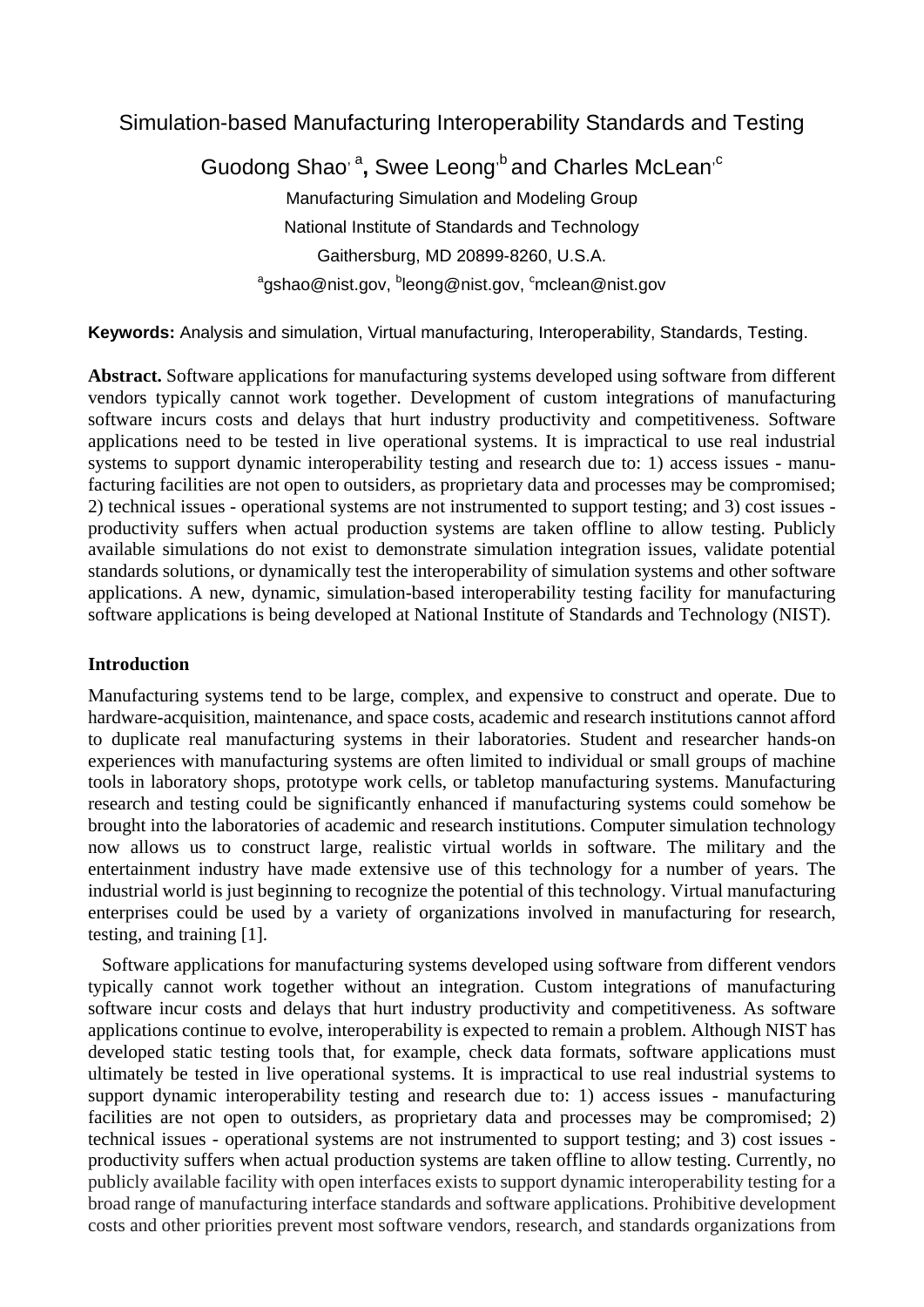developing systems to support interoperability testing. New standards being developed to address interoperability issues often overlap and conflict with each other. Adequate testing facilities are not available for evaluating the suitability and effectiveness of existing and candidate standards for application to specific manufacturing domain areas. New, dynamic, manufacturing domain-specific testing capabilities are needed to evaluate the suitability of standards for selected applications, identify and resolve conflicts between standards, and evaluate compliance of vendor implementations with standards. Non-proprietary systems and neutral test case data sets are needed to support fair and open competition [7].

 NIST scientists and engineers from the Modeling and Simulation Group are using simulation technology to gain first hand experience with the problems faced by industrial users, to validate standards solutions, and to establish interoperability and other testing capabilities. A major focus is the development of a new, dynamic, simulation-based interoperability testing facility for manufacturing software applications.

# **Simulation Based Manufacturing Interoperability Standards and testing**

The simulation prototypes and testing systems with open architectures and neutral interfaces can be used to validate simulation interface standards requirements and evaluate the interoperability of software applications with evolving standards. NIST has developed a number of simulations to support simulation-based interoperability testing, including an automotive supply chain, a vehicle paint shop operation, a final assembly plant, and various shop floor operations [6, 7, 8]. The interfaces that have been incorporated into these simulations include the Simulation Interoperability Standards Organization Conference (SISO) Core Manufacturing Simulation Data Model (CMSD) [3] and the Open Application Group's specification supporting Inventory Visibility. Machining job shops have been identified and selected as high priority manufacturing product domains for implementation within the virtual manufacturing environment. System functions and test case data for selected supply chain, facilities, systems and processes were also been identified. Stand-alone simulation models of manufacturing supply chains, shops, workstations, and machining centers [4, 5] have been developed. Fig. 1 is an example of a real machine tool and its' virtual model. Relevant neutral interfaces and standards that enable integration and data transactions between simulations and with external systems have been identified and implemented. The simulation models need to be developed with monitoring, testing, and diagnostic tools to support interoperability testing. Interoperability testing services, procedures, and reports for internal and external customers need to be established.



Figure 1: A Real Machine Tool and Its Virtual Model

 The simulation prototypes and testing systems will establish a baseline reference environment for targeting interface standardization needs and help minimize redundant specification efforts, and provide open, neutral test-based evaluations of interface standards and conforming software applications. It enables collaboration and cost sharing between competing organizations (e.g., manufacturers and software vendors) that have difficulties cooperating or sharing information in other venues. It provides neutral models, test case data, and support tools that can be used by software developers for self-testing and academic institutions for research purposes, and shortens development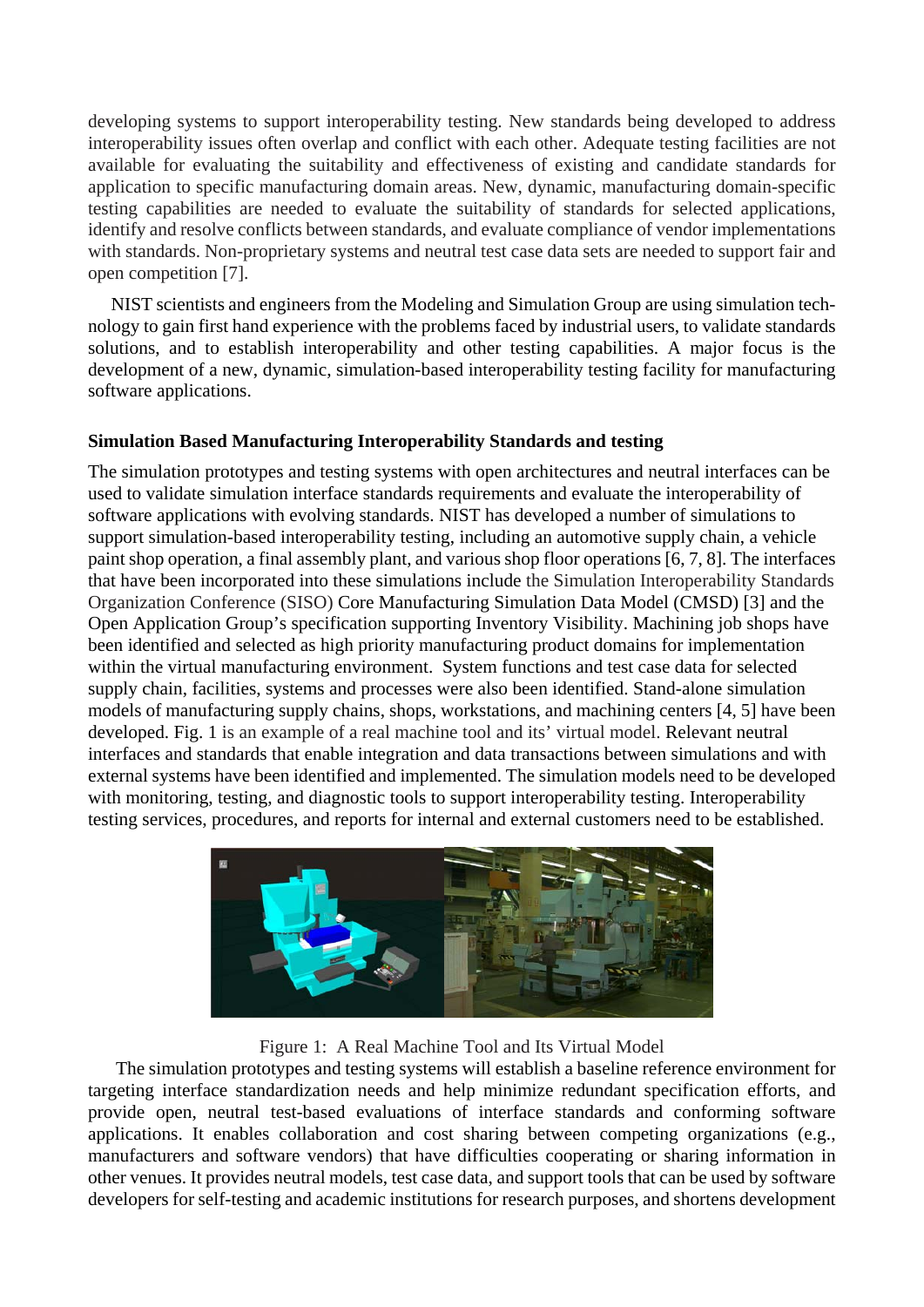time for new standards and improves the interoperability of commercially-developed manufacturing software applications for the automotive, aerospace, and other industries. Activities include:

1. *Virtual Manufacturing System Enhancements.* Enhance current supply chain, manufacturing plant, and shop floor level simulations with functionality to support processing and interoperability testing for external inventory, process specification, bill of materials, cost accounting, product life cycle management data, etc.

2. *Testing Tool Integration.* Identify, select, and integrate appropriate testing tools to instrument the Virtual Manufacturing Systems Environment, including integration infrastructures, communications channel monitors, system and module status displays, logging and reporting tools, message and file syntax checkers, system initialization, control utilities, rollback utilities, configuration management, and writing of software for testing tools and test case data sets.

3. *Testing Facility Operations.* Working with industry, research, and Standards Development Organizations (SDO) partners to define neutral test cases, data sets; and testing policies, procedures, and checklists. Work with software vendors to set priorities and initiate interoperability testing operations for selected software products in key problem areas.

**Modules of the Virtual Test Bed.** The Virtual Manufacturing Environment project of the NIST Manufacturing Interoperability Program is focused on developing integrated manufacturing simulations that can be used to support future industry interoperability testing needs. It includes the following modules: Business, design, engineering, and analysis applications modules that include Order management, Computer-Aided Design and solid modeling , Process planning, Cost estimating, Cost accounting , Computer-Aided Manufacturing, Product data management, Enterprise resource planning, Material procurement, Tool and inventory management, Scheduling, and Job tracking. Manufacturing simulation modules, Neutral test case data and databases modules, System integration software applications modules, Candidate specifications and standards modules, and Interoperability monitoring, testing, and control instrumentation modules.

**Technical Approach.** The tasks include: first to develop test case data and stand-alone simulation models of a machined parts supply chain, machine shop, workstations and machining centers, second, to extend the simulations using selected interface specifications and standards to integrate the simulations with each other and other manufacturing software applications, third, to incorporate monitoring, testing, and diagnostic tools to enable interoperability research and testing, fourth, to provide interoperability testing facilities and services for software developers, manufacturers, research institutions, consortia, and standards organizations, and finally to expand the test bed to include simulations of other manufacturing supply chains, facilities, systems, operations, and processes as well as additional interface specifications, testing tools, and data sets.

 **Neutral Test Case Data.** Researchers need neutral data because test data needs to be made available to many different vendors, non-disclosure agreements and proprietary data will not be compatible with an open testing environment. Researchers will concentrate on information structures and models used by machine shops, the information created should not be identifiable with a specific manufacturer, especially in the areas of cost, resource requirements, detailed designs or processes. The required data include part design, supply chain, production management, and machine tool data, product design and specifications, bill of materials, process plans, schedules, inventory, timing information, failure and repair information, quality control data, logistics, etc.

 **Interoperability Testing Instrumentation.** This include module integration infrastructure, communications channel monitors, system and module status displays, logging and reporting tools, message and file syntax checkers, etc., system initialization, control, and rollback utilities, configuration management and build software for testing tools and test case data sets, and testing policies, procedures, and checklists.

 **Phase I Task Summary.** The first step is to further explain the approach. The candidate manufacturing domain area need to be identified first, for example, automotive industry. Then the manufacturing scenario, simulation module functions, and test case data need to be specified. For